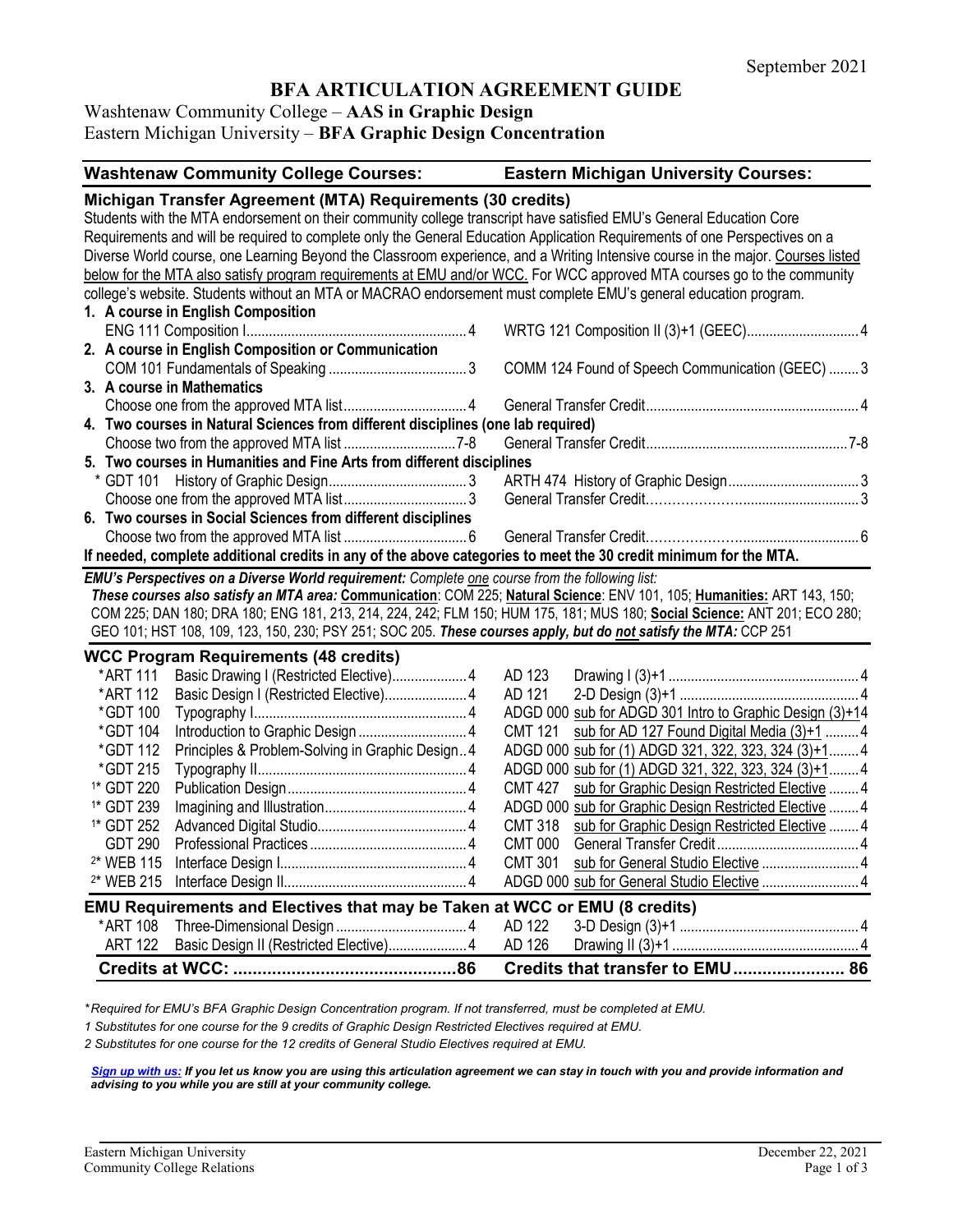# **BFA ARTICULATION AGREEMENT GUIDE**

Washtenaw Community College – **AAS in Graphic Design** Eastern Michigan University – **BFA Graphic Design Concentration**

# **Completion of the BFA Graphic Design Concentration**

## **Major Requirements (39 credits)**

# **Foundational Requirements (6 credits)**

AD 300W Studio Concepts ..............................................3 ARTH 165 Introduction to Contemporary Art ....................3

## **Art History Requirements (12 credits)**

| ARTH 161 Survey of Non-Western Art3 |  |
|-------------------------------------|--|
|                                     |  |
|                                     |  |
|                                     |  |

## **Graphic Design Area of Concentration Requirements**

## **Graphic Design Core Requirements (6 credits)**

*Take two of the following courses in consultation with an advisor:* ADGD 321 Typographic Systems (3) ADGD 322 Image Making (3) ADGD 323 Experimental Typography (3) ADGD 324 Design Systems and Series (3)

## **General Studio Electives (6 credits)**

Six credit hours of studio electives taken in any media: 2D (AD2D), 3D (AD3D), Graphic Design (ADGD), Photography/New Media (ADPM), Animation and Gaming (AGAD) or general Art & Design studio (AD) at the 200-level and above.

## **Capstone Studios (6 credits)**

| ADGD 401 Advanced Graphic Design Studio I3  |  |
|---------------------------------------------|--|
| ADGD 402 Advanced Graphic Design Studio II3 |  |

## **Capstone Seminar (3 credits)**

AD 400W Capstone .........................................................3

## **LBC Requirement**

Students must complete one Learning Beyond the Classroom course or noncredit experience offered by EMU. Consult your advisor for options.

| Total Credits Required for Graduation:120 |  |
|-------------------------------------------|--|

*Notes: Students must pass mid –program portfolio review before taking ADGD 401.* 

#### **Sample Sequence for completing this program:**

*Courses may not be offered every semester. Schedule an appointment with the BFA faculty advisor to develop a plan of study.*

#### **Fall Semester (15 credits)**

| AD 300W F, W, prereq: see catalog 3    |  |
|----------------------------------------|--|
|                                        |  |
| ADGD 321 Typographic Systems (3)       |  |
| ADGD 322 Image Making (3)              |  |
| ADGD 323 Experimental Typography (3)   |  |
| ADGD 324 Design Systems and Series (3) |  |
|                                        |  |

#### **Winter Semester (12 credits)**

| ADGD 401 F, W, prereq; see catalog 3 |  |
|--------------------------------------|--|
|                                      |  |
|                                      |  |

## **Fall Semester (12 credits)**

| ADGD 402 F, W, prereq: see catalog 3 |  |
|--------------------------------------|--|
|                                      |  |
|                                      |  |